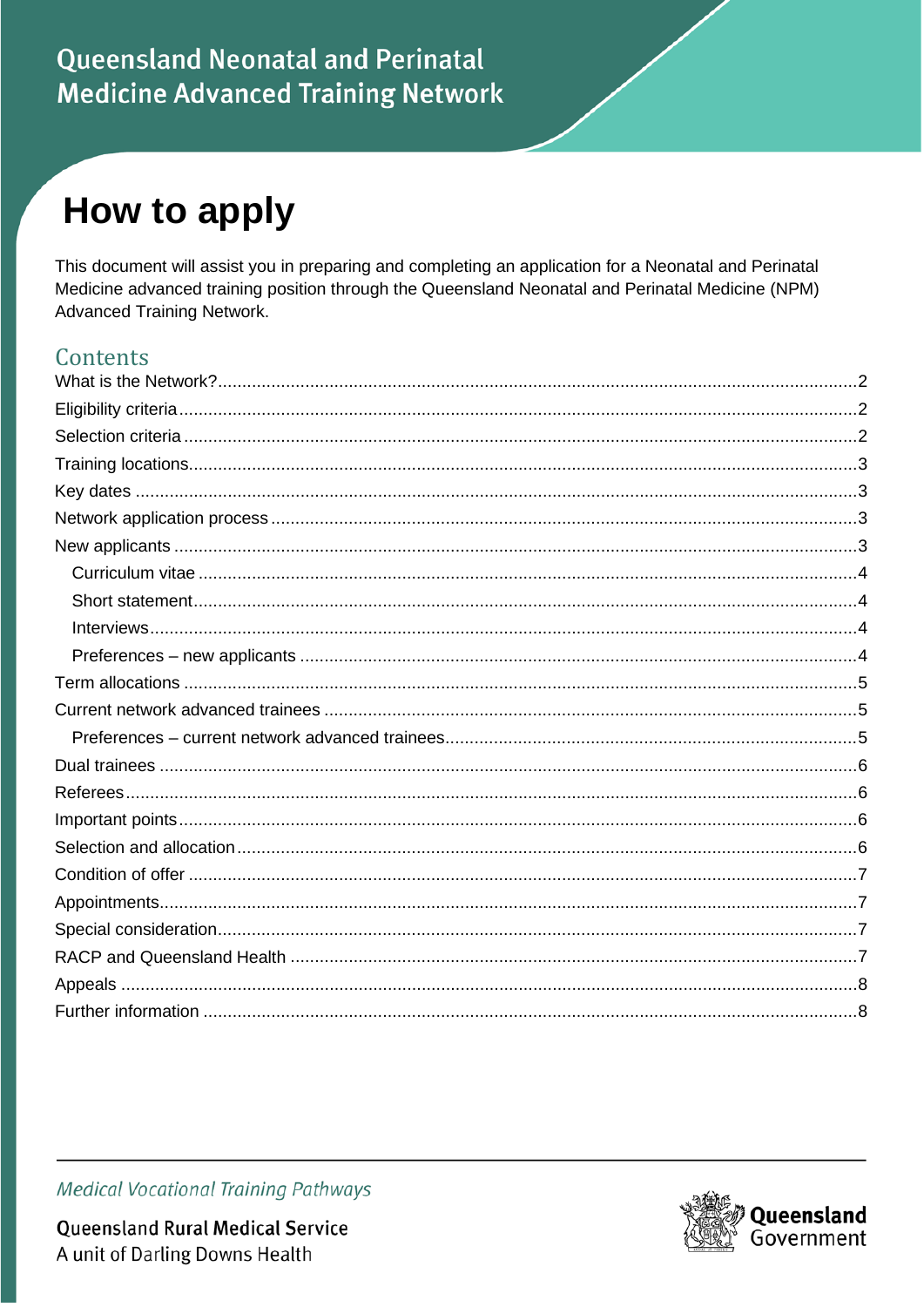#### <span id="page-1-0"></span>**What is the Network?**

The network offers a three-year program which allows trainees to meet all core requirements for NPM advanced training with the Royal Australasian College of Physicians (RACP), including projects, neonatal retrievals, long term follow up and surgical components of NPM advanced training.

Trainees will remain on the network subject to satisfactory performance.

The network applies to trainees who:

- want to commence neonatal and perinatal medicine advanced training
- intend to pursue dual training in general paediatrics and neonatal and perinatal medicine.

#### <span id="page-1-1"></span>**Eligibility criteria**

The eligibility criteria for new applicants are:

- successful completion of RACP Basic Paediatric Training including the written and clinical exams (or a pass in the written exam and awaiting results of the clinical exam or planning to sit the clinical exam in 2022)
- commencing your first year of NPM advanced training or have already commenced NPM advanced training but will have less than 12 months of accredited training at commencement on the network in 2023
- current general registration with the [Medical Board of Australia](https://www.medicalboard.gov.au/)
- <span id="page-1-2"></span>• current registration with the [Royal Australasian College of Physicians](https://www.racp.edu.au/home)

#### **Selection criteria**

The network selection criteria are as follows:

- evidence of clinical expertise in Neonatal and Perinatal medicine (at least six months experience at basic trainee level).
- evidence of interest in pursuing a career in Neonatal and Perinatal Medicine and or dual training in general paediatrics and neonatal/perinatal medicine
- evidence of high standards of written and verbal communication with parents, families and other professionals in a culturally appropriate way
- evidence of experience with teamwork and leadership
- evidence of involvement in teaching and learning
- evidence of involvement in quality improvement activities and research
- demonstrated ongoing commitment to and participation in professional development activities and other community engagement activities
- evidence of high standards of professionalism
- demonstrated conflict resolution and problem-solving skills in clinical and learning environments.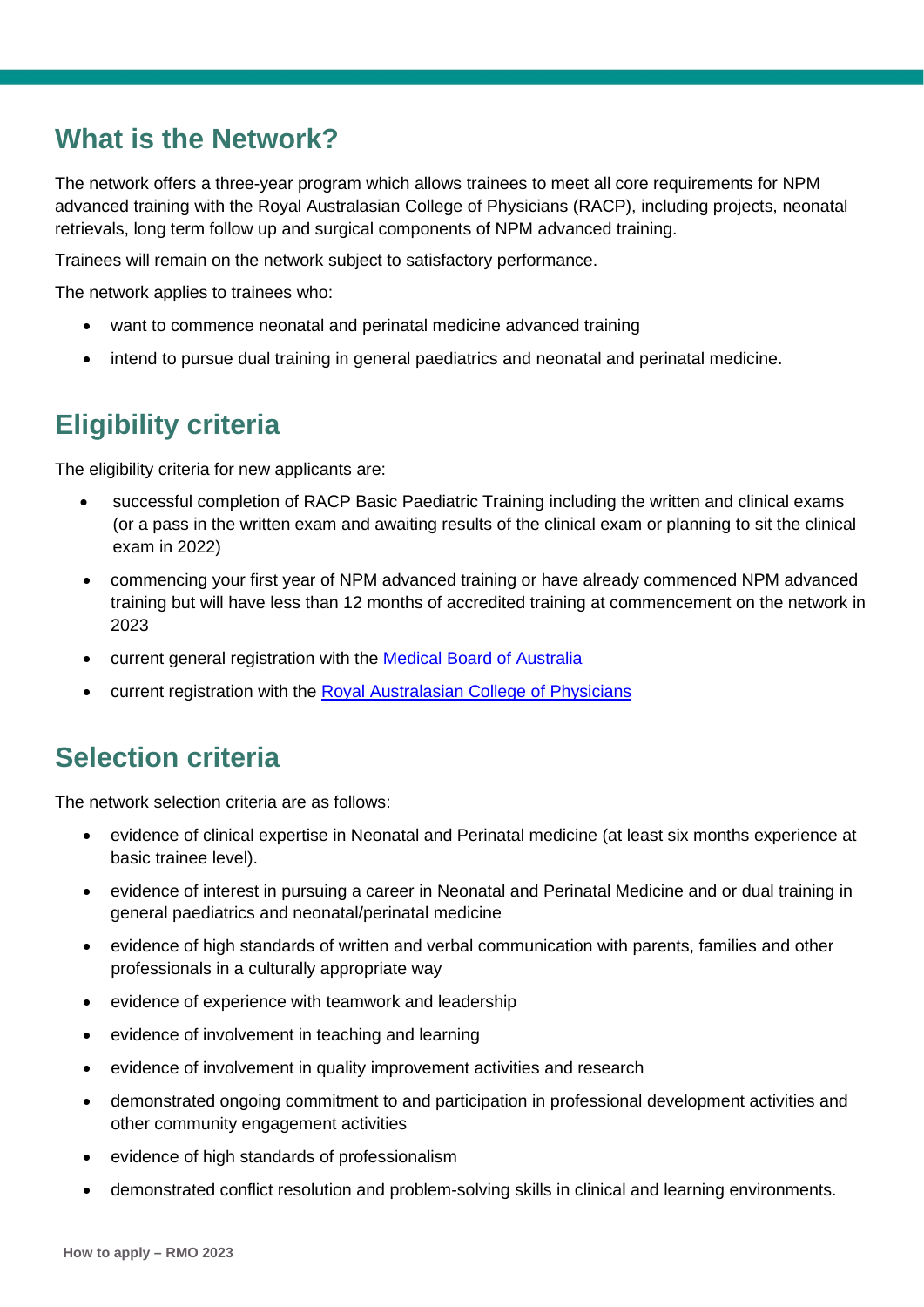For further information about the role and key responsibilities, refer to the role description on the network webpage.

#### <span id="page-2-0"></span>**Training locations**

The network comprises four different rotations involving two or more of the four tertiary neonatal units in Queensland; Royal Brisbane and Women's Hospital, The Townsville University Hospital, Mater Mothers Hospital and Gold Coast University Hospital. Examples of rotations are available on the [network webpage.](https://www.health.qld.gov.au/employment/work-for-us/clinical/medical/recruitment/training/advanced-paediatric)

## <span id="page-2-1"></span>**Key dates**

**Application period:** Monday 6 June – Monday 4 July 2022 **Applicant interviews:** Thursday 4 August (Brisbane) **Selection decision notification**: Friday 26 August

### <span id="page-2-2"></span>**Network application process**

Applications must be submitted through the Queensland Health RMO Campaign [www.health.qld.gov.au/rmo/.](http://www.health.qld.gov.au/rmo/) Refer to key dates for application opening and closing dates. **Late applications will not be accepted.**

The network supports and encourages applications from Aboriginal and Torres Strait Islander applicants.

All applicants are required to complete network questions in the RMO Campaign - Step 7, (Advanced Training)

The first network question asks:

```
Are you applying for a Neonatal and Perinatal Medicine Advanced Training position
through the Queensland NPM Advanced Training Network?
◯ Yes
\odot No
```
Select 'Yes' and complete all subsequent questions.

#### <span id="page-2-3"></span>**New applicants**

Your suitability for a network position will be assessed through the following components:

- a written application curriculum vitae and a short statement (40%)
- an interview (60%)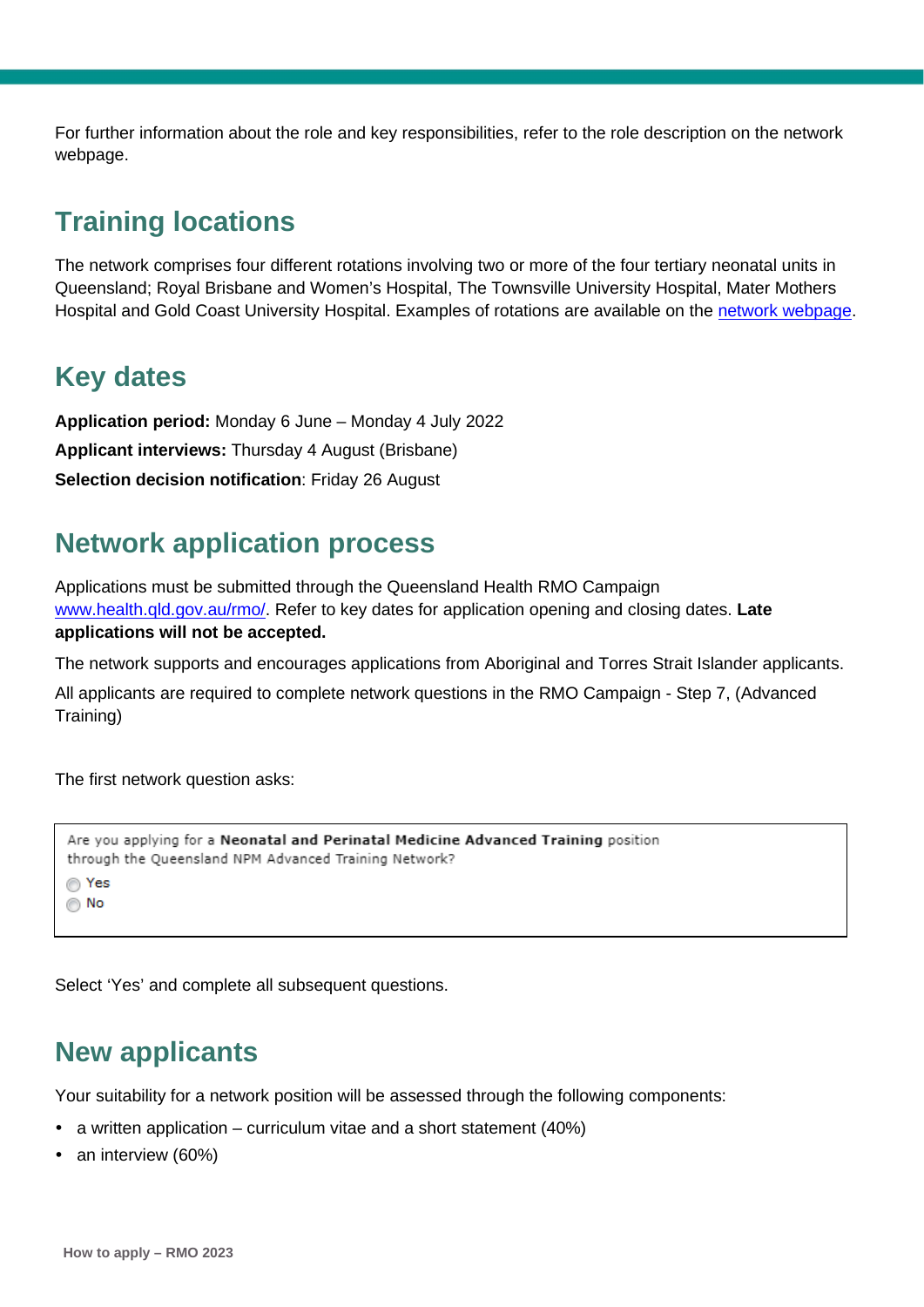#### <span id="page-3-0"></span>**Curriculum vitae**

A current curriculum vitae (CV) must be uploaded as part of the RMO Campaign application. You are required to use the template provided on the [network webpage.](https://www.health.qld.gov.au/employment/work-for-us/clinical/medical/recruitment/training/advanced-neonatal) Your CV should include information that is relevant to your application, for example clinical experience to date, involvement in professional, leadership and extra-curricular activities, and participation in teaching and research.

#### <span id="page-3-1"></span>**Short statement**

New network applicants are required to upload a short statement (500 words), which will be assessed together with your CV. Please indicate and provide recent examples of how your experience, abilities, knowledge and personal qualities are relevant to each of the [network selection criteria.](#page-1-2) **Please consider the importance of this document when preparing your application.**

#### <span id="page-3-2"></span>**Interviews**

An interview is required for all shortlisted applicants. Further information about the interview process will be released in due course. Refer to the key dates.

#### <span id="page-3-3"></span>**Preferences – new applicants**

There are two sections in the RMO Campaign application where you will be asked to indicate your training preferences.

1. Network questions (Step 7)

Select your **preferences** for a NPM advanced training network **rotation** from the following:

- Gold Coast University Hospital Rotation
- Mater Mothers Hospital Rotation
- Royal Brisbane and Women's Hospital Rotation
- The Townsville University Hospital Rotation
- 2. RMO Campaign 'Preferences' (step 10)

#### Complete your **first preference** as follows:

| What is your first preferenced facility? *              |  |
|---------------------------------------------------------|--|
| College/Pathway/Network (Determined)                    |  |
| What is your first preferenced position? *<br>Registrar |  |
| What is your first preferenced Specialty? *             |  |
| Paediatrics                                             |  |
| What is your first preferenced Sub-Specialty? *         |  |
| Neonatal and Perinatal Medicine (AT)                    |  |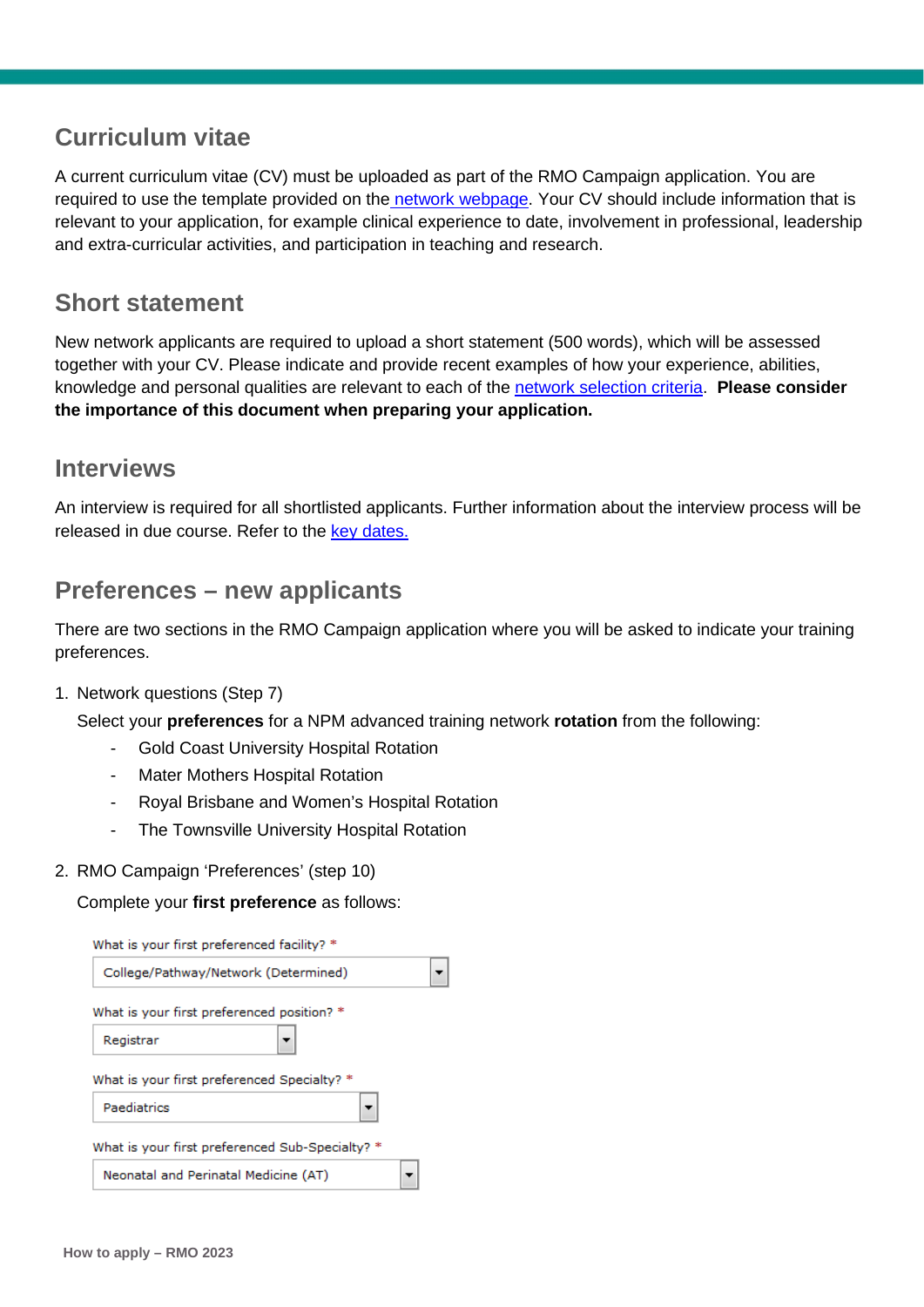To ensure you are considered for positions in the event you are unsuccessful in obtaining a network position, indicate your preferences 2–5 for other hospital placements.

Refer to the RMO available positions search tool [www.health.qld.gov.au/employment/work-for](http://www.health.qld.gov.au/employment/work-for-us/clinical/medical/recruitment/rmo/positions)[us/clinical/medical/recruitment/rmo/positions](http://www.health.qld.gov.au/employment/work-for-us/clinical/medical/recruitment/rmo/positions) to preference positions (including sub-specialty). You can only select positions made available by facilities.

#### <span id="page-4-0"></span>**Term allocations**

Allocation to a three-year network will be on the basis of both merit ranking and identifying the best fit for each trainee's needs.

Training allocations for the entire three-year period will be confirmed with trainees prior to commencement on the network. Upon acceptance of an offer trainees will be expected to fulfil all allocated terms.

#### <span id="page-4-1"></span>**Current network advanced trainees**

If you were accepted on to the Queensland NPM Advanced Training Network last year you are still required to complete the network application questions (step 7) of the RMO Campaign application.

You will need to indicate that you are currently an advanced trainee on the NPM Advanced Training Network.

Subject to satisfactory performance—as confirmed by your director of neonatal and perinatal medicine and current supervisor—you will continue on the network and be reappointed to your allocated network facility.

Current network advanced trainees with performance issues are required to undertake a remediation process: training places are awarded based on applicant performance and merit.

#### <span id="page-4-2"></span>**Preferences – current network advanced trainees**

RMO Campaign 'Preferences' (step 10)

Complete your **first preference** as follows:

| College/Pathway/Network (Determined)<br>What is your first preferenced position? *<br>Registrar |
|-------------------------------------------------------------------------------------------------|
|                                                                                                 |
|                                                                                                 |
|                                                                                                 |
| What is your first preferenced Specialty? *                                                     |
| Paediatrics                                                                                     |
| What is your first preferenced Sub-Specialty? *                                                 |
| Neonatal and Perinatal Medicine (AT)                                                            |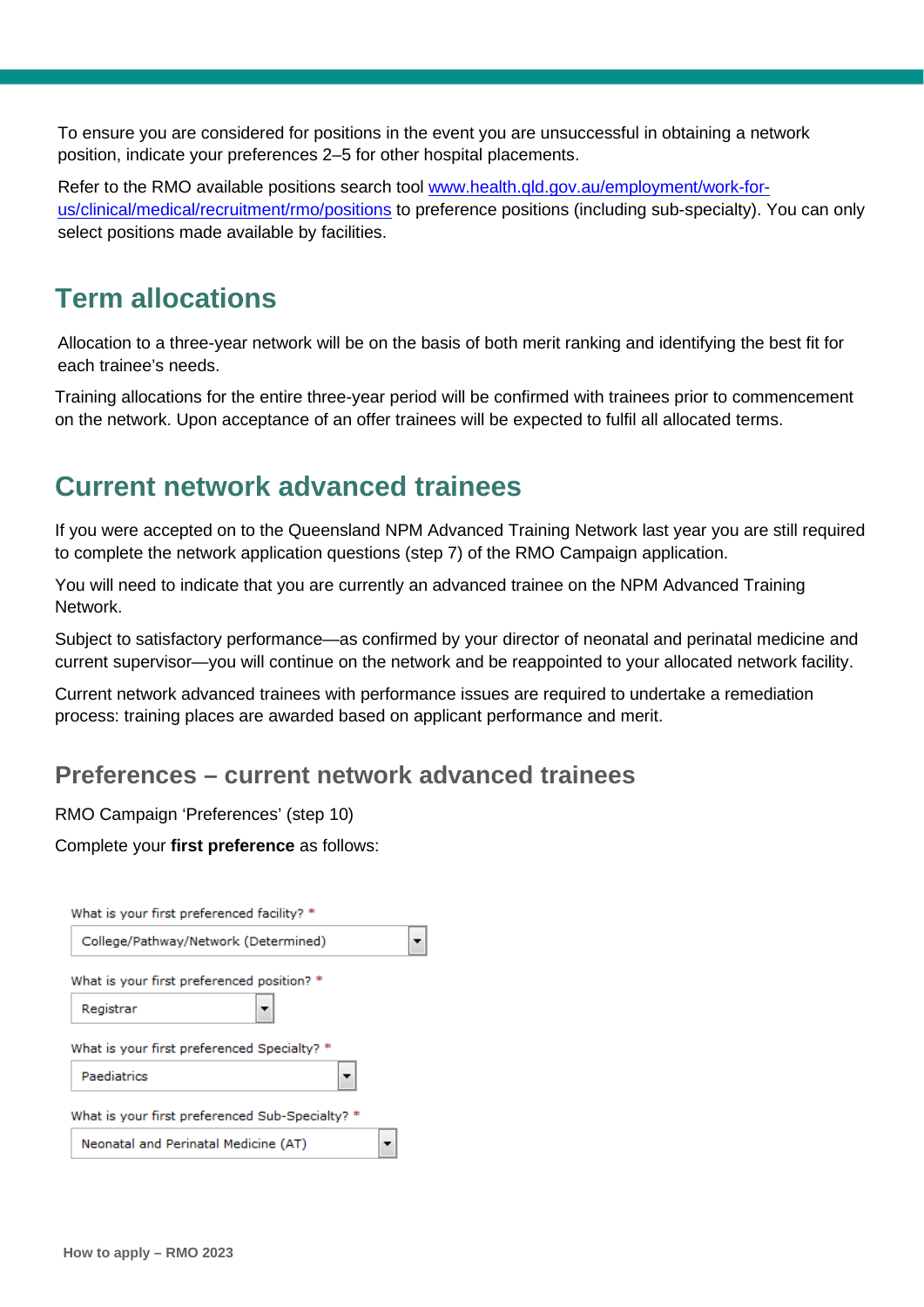### <span id="page-5-0"></span>**Dual trainees**

#### **Note: Dual trainees applying to the neonatal and perinatal medicine and general paediatric advanced training networks**

If you wish to be considered for both the neonatal and perinatal medicine and general paediatric advanced training networks, you should indicate that you are applying for a neonatal and perinatal medicine advanced training network position, answer the network questions and include the network **as your first RMO preference** (select general paediatric advanced training as your second preference). You will be contacted by the Network Director to discuss.

#### <span id="page-5-1"></span>**Referees**

All applicants are required to nominate two referees in the 'Referees' section (Step 11) of the RMO Campaign as specified below:

New applicants:

- 1. Current educational supervisor (ES) or director of paediatric education
- 2. Most recent paediatric supervisor you have worked with closely within the last two years

Current network advanced trainees

- Current advanced training supervisor
- Recent paediatric supervisor

<span id="page-5-2"></span>At least one referee—but preferably both—**must have directly observed your clinical skills**.

### **Important points**

- You must **seek approval** from your referees before providing their details.
- Information provided by your referees will be used in conjunction with your application to determine your suitability for appointment to a network position. It is therefore **critical that both reports are provided and include comments to reflect your true abilities**.
- You will be responsible for **following up receipt** of your reports with your referees.
- You must ensure that your **referees will not be on leave** during the application period (6 June 4 July) and that you have spelt their details correctly, particularly their email address.

### <span id="page-5-3"></span>**Selection and allocation**

The selection and allocation process will comply with relevant Queensland Health human resource policies including the principles of equal employment opportunity. All applications and selection to the network will be overseen by a panel of College recognised directors of neonatal medicine.

Assessment criteria will be used to determine eligibility and suitability of applicants for appointment to positions within Queensland Health (refer to the [eligibility and selection criteria\)](#page-1-1).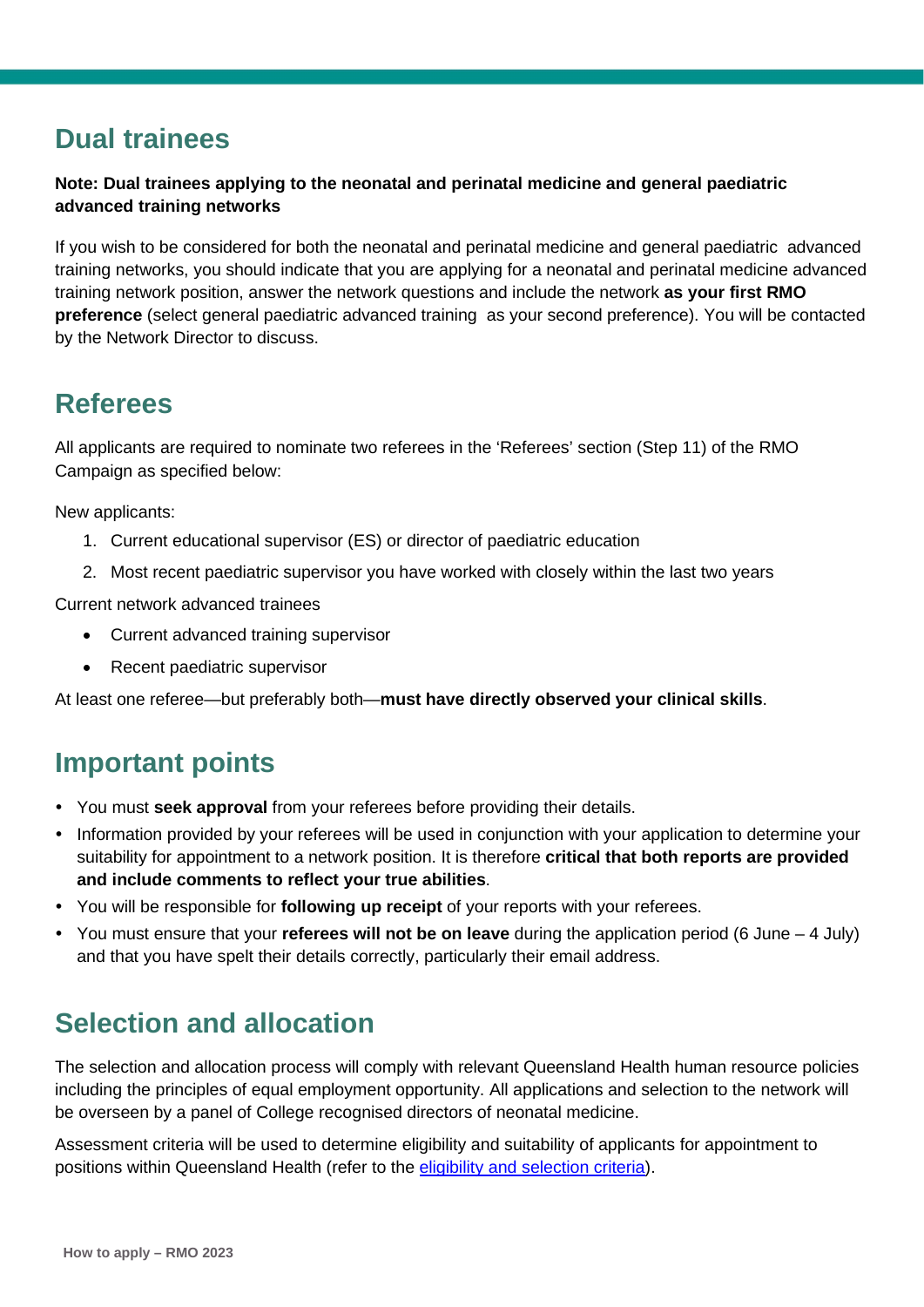Applicants must also satisfy Queensland Health requirements to practise to be eligible for appointment [www.health.qld.gov.au/employment/work-for-us/clinical/medical/practise-requirements.](http://www.health.qld.gov.au/employment/work-for-us/clinical/medical/practise-requirements)

#### <span id="page-6-0"></span>**Condition of offer**

It is assumed successful applicants will accept the three-year network position to which they have been allocated. If an applicant has accepted an offer and then wishes to withdraw at a later date due to extenuating circumstances, it is expected that they will discuss this directly with the unit director allocated facility and notify the Neonatal and Perinatal Medicine Network team at [Paediatric-](mailto:Paediatric-Training@health.qld.gov.au)[Training@health.qld.gov.au.](mailto:Paediatric-Training@health.qld.gov.au)

Note: The late reneging of offers without acceptable cause is considered extremely unprofessional behaviour and will affect your future employability in Queensland.

#### <span id="page-6-1"></span>**Appointments**

Appointments (employment contracts) are arranged annually by the employing facility at the conclusion of the network selection process. Continuation on the network is subject to a satisfactory performance review.

## <span id="page-6-2"></span>**Special consideration**

It is recognised that some trainees may have exceptional circumstances arise during advanced training. If you believe you have a major medical or social issue that will preclude you from fulfilling allocated training rotations, you are invited to apply for special consideration. Refer to the *special consideration* guidelines on the [network webpage.](https://www.health.qld.gov.au/employment/work-for-us/clinical/medical/recruitment/training/advanced-neonatal)

### <span id="page-6-3"></span>**RACP and Queensland Health**

It is important to distinguish between the function of the network and that of the RACP: the network coordinates the selection and allocation of neonatal and perinatal medicine advanced trainees to positions within Queensland Health whereas the college is responsible for approving doctors onto its Neonatal and Perinatal Medicine advanced training program and for accrediting terms.

The guidelines for Neonatal and Perinatal Medicine training evolve progressively – you should refer to the [RACP Neonatal and Perinatal Medicine webpage](https://www.racp.edu.au/trainees/advanced-training/advanced-training-programs/neonatal-perinatal-medicine) for changes and updates to training requirements.

If you have any specific questions, we would recommend that you direct them as follows:

- Network recruitment queries [Paediatric-Training@health.qld.gov.au](mailto:Paediatric-Training@health.qld.gov.au)
- Accreditation of terms/training requirements RACP Advanced Training Committee (phone: (02) 9256 9669 or (02) 8247 6248, email: [Neonatalperinatal@racp.edu.au\)](mailto:Neonatalperinatal@racp.edu.au)